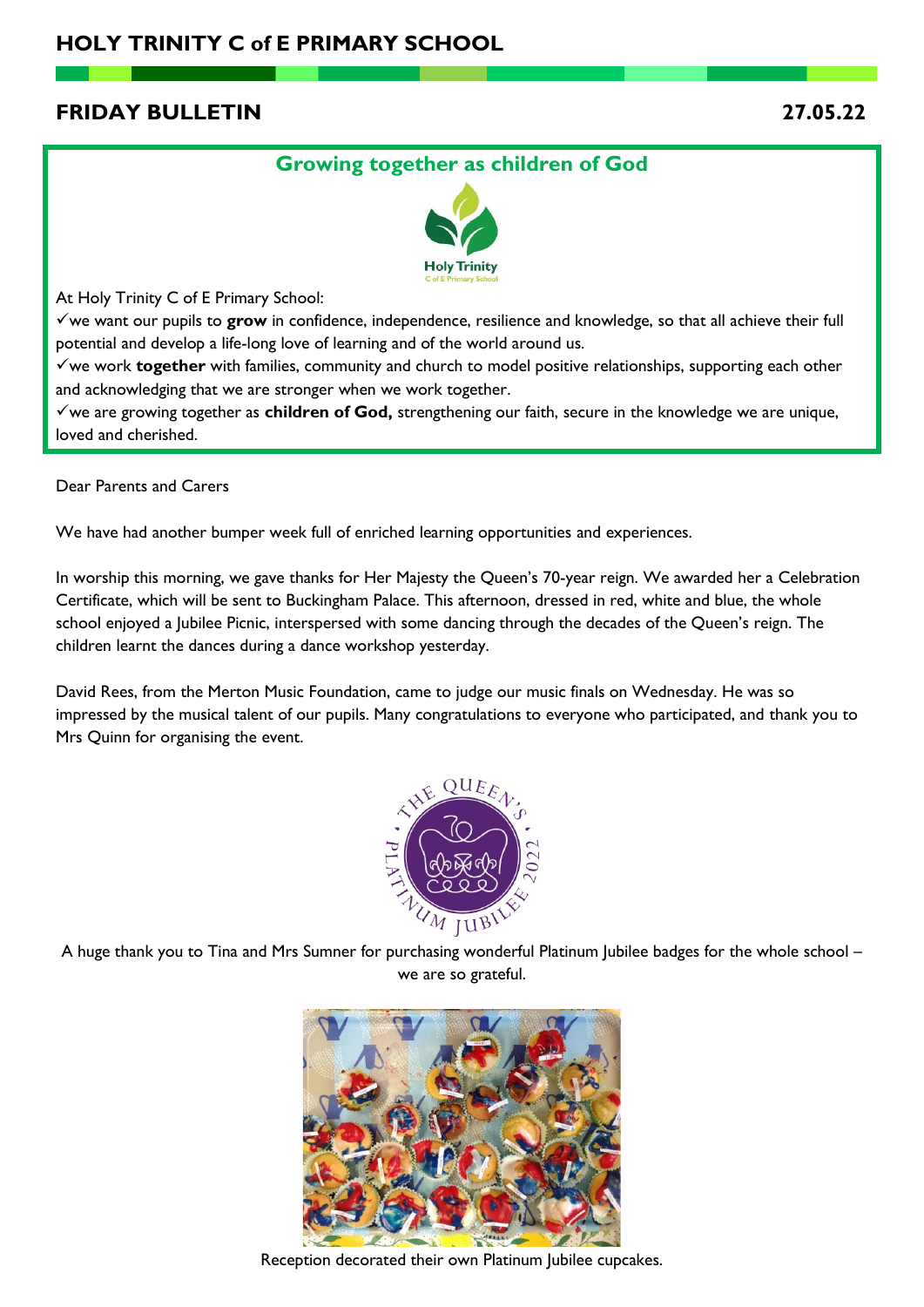

3H and 6T had a wonderful Friday afternoon last week, celebrating their amazing computing tasks with one another. The teachers were blown away by their impressive creations!





Year 6 planned, bought and cooked their own dishes this week as part of their *Come Dine With Me* Food Technology topic.



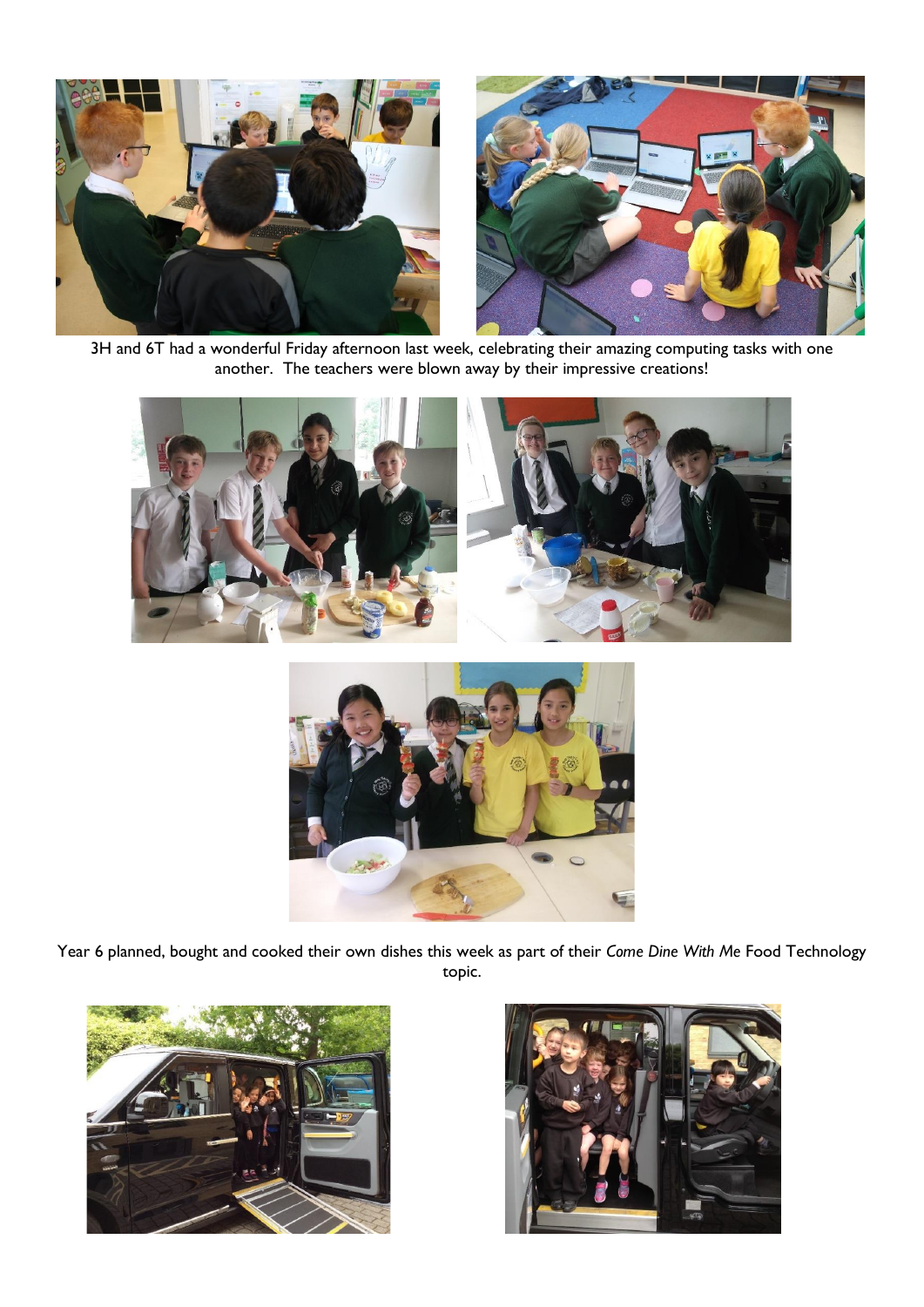

How many Reception children can you fit into a London taxi? Thank you to Mr Panners who brought his taxi in for the Reception children to try out! They had a great time.

## **Cricket Success**

Our Year 5 and 6 cricket team participated in the Merton School Sports Tournament yesterday. They did us proud! Year 5 came third and Year 6 came second. Well done to all of you for showing such great talent and sportspersonship!

## **Year 6 Jazz Concert Visit**

On Thursday, Mrs Quinn organised for Y6 to visit St John the Divine for a special jazz concert. Y6 listened to Disney themed jazz music with special twists from around the world including Brazil, Spain and Mexico.

As part of the performance Y6 got to know the jazz band themselves: the band are a collection of extremely talented musicians from the UK, Uganda, Sicily and the US!

#### Here's what Y6 thought -

Grace - I thought it was really inspirational to see people perform who only met a few days before. They worked so well together and knew their audience, as they played Disney songs and got us all involved. I thought it was really great!

Joseph - I really loved the jazz concert, it was really upbeat and nostalgic how the incorporated songs from different Disney movies. They were really talented and it inspired lots of children. I would for sure watch it again!

#### **Open Door Policy**

Just a reminder that I operate an Open Door Policy. If you would like to discuss anything with me, do drop me an email [headteacher@holytrinity.merton.sch.uk](mailto:headteacher@holytrinity.merton.sch.uk) or catch me on the gate.

#### **INSET Day – Monday 6th June**

School will reopen for children after half term on Tuesday 7<sup>th</sup> June.

#### **Choir Performance Cancelled**

The choir were due to sing at Holy Trinity Church on Sunday 5th June during their Platinum Jubilee service at 10am. Unfortunately, we will be unable to perform as we do not have enough choir members available.

#### **Book Week Dress-Up Day**

Our Book Week will be held from 20-24<sup>th</sup> June (Year 6 will be in France this week). On Friday 24<sup>th</sup> June, children are invited to come to school dressed as their favourite book character. More details to follow on Parentmail.

## **Parent/Carer Forum – Save the Date**

On **Wednesday 15th June**, **7.30-9.00pm**, the Governors will be holding a Parent/Carer Forum. This will be a further opportunity to discuss in more detail aspects from the recent parent survey. This event will be virtual on Zoom. A Parentmail will be sent out straight after half-term, with further information.

The topics that will be discussed include:

- Diversity and Inclusion
- Homework
- Communication, especially in relation to your child's learning and progress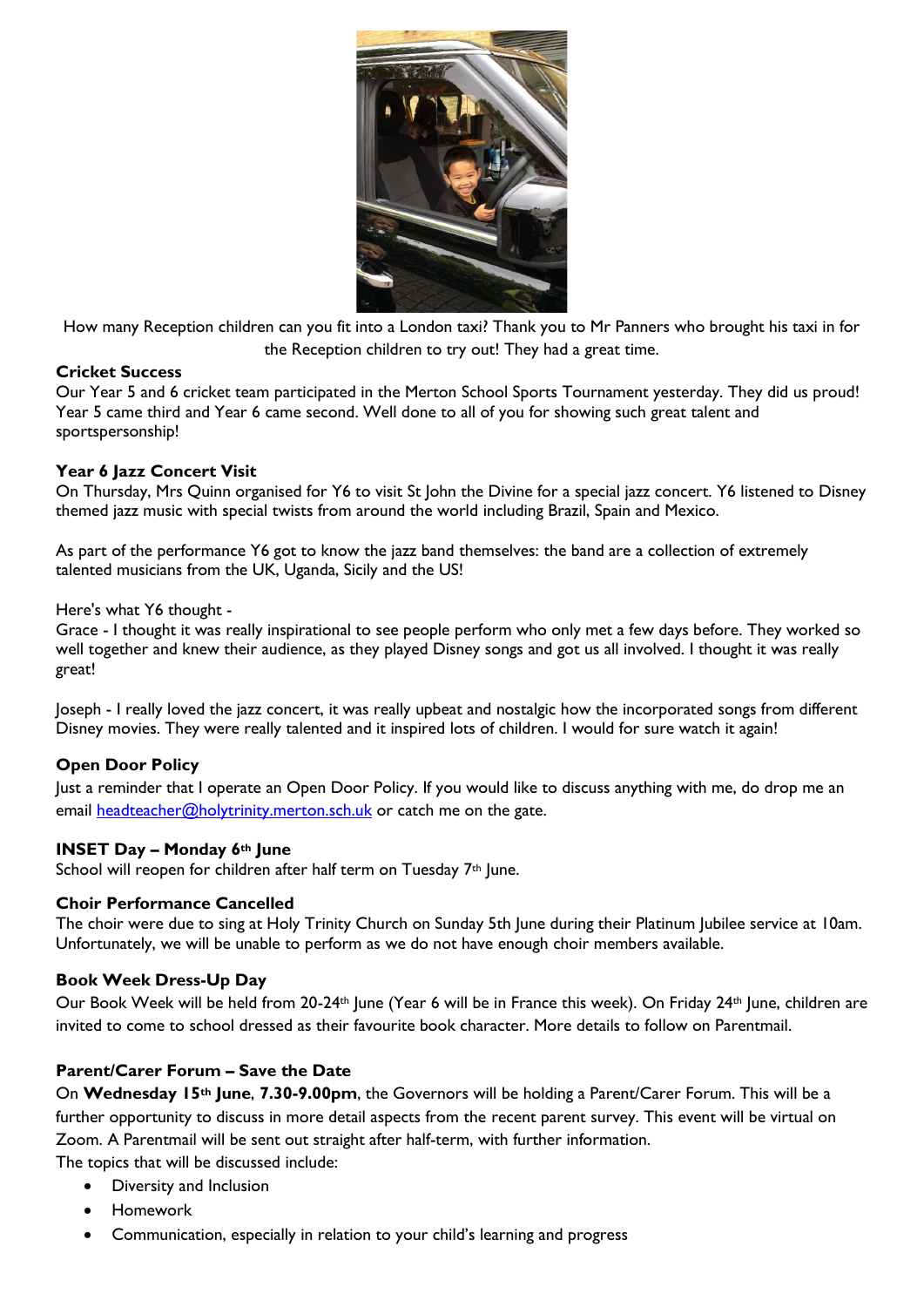## **Nursery Availability**

We have a couple of spaces in our Afternoon Nursery (12.30pm to 3.30pm daily) from September for children born between 1 September 2018 and 31 August 2019. If you know someone who might be interested please ask them to see [https://www.holytrinity.merton.sch.uk/web/nursery\\_admissions/544973](https://www.holytrinity.merton.sch.uk/web/nursery_admissions/544973) or to contact Samantha Joiner [\(SBM@holytrinity.merton.sch.uk\)](mailto:SBM@holytrinity.merton.sch.uk).

## **Snacks at morning playtime**

Just a reminder that KS2 may bring a snack to eat at playtime, but this must only be fruit or vegetable. Children in EYFS and KS1 are provided with a healthy snack.

### **International coffee morning is back!**

The school would like to invite any parent or carer who speaks English as a second language to a coffee morning on Friday 10th June, after drop off in the small hall (enter via Effra Road). It is a great opportunity to meet other parents, make friends and find out more about the school, all whilst enjoying tea/coffee and some cake. Look forward to catching up on the 10<sup>th</sup>. Sarah Williams and Ifrah Sheikh

### **Missing Scooter**



This scooter (together with a helmet) has gone missing from the shelter in the playground. If you have a similar one, please do check that it is yours. If you have seen it, please let Mrs Rickards know.

Thank you.

## **HOTS Notices**

#### **Book Corner Project**

A BIG THANK YOU to everyone who has bought a book for our Book Corner project!

We have already received **over 250 brand new books** across all of the classes. The lists are all still open - please ask your rep for the link to your class wishlist if you would like to buy a book for your child's classroom.

#### **Summer Fair**

Thank you to all of those who have signed up to have an **estate agent board** outside their house advertising the summer fair. We have now reached the number we need. If you have signed up, you will receive an email letting you know when these will go up in the next week.

If you haven't already, please do show support for your class stall by **volunteering to help** on the day or helping your class reps with planning and organisation.

#### **Pre-loved Uniform**

Thank you for donating and buying pre-loved uniform through HOTS! You can donate any time by dropping a bag at the office or with Mrs Rickards at morning drop-off. You can purchase pre-loved uniform any time on the HOTS website.

<https://www.pta-events.co.uk/hots/>

We are still looking for volunteers to help organise uniform donations, if you can give even an hour of your time please email [hotsemail@gmail.com](mailto:hotsemail@gmail.com)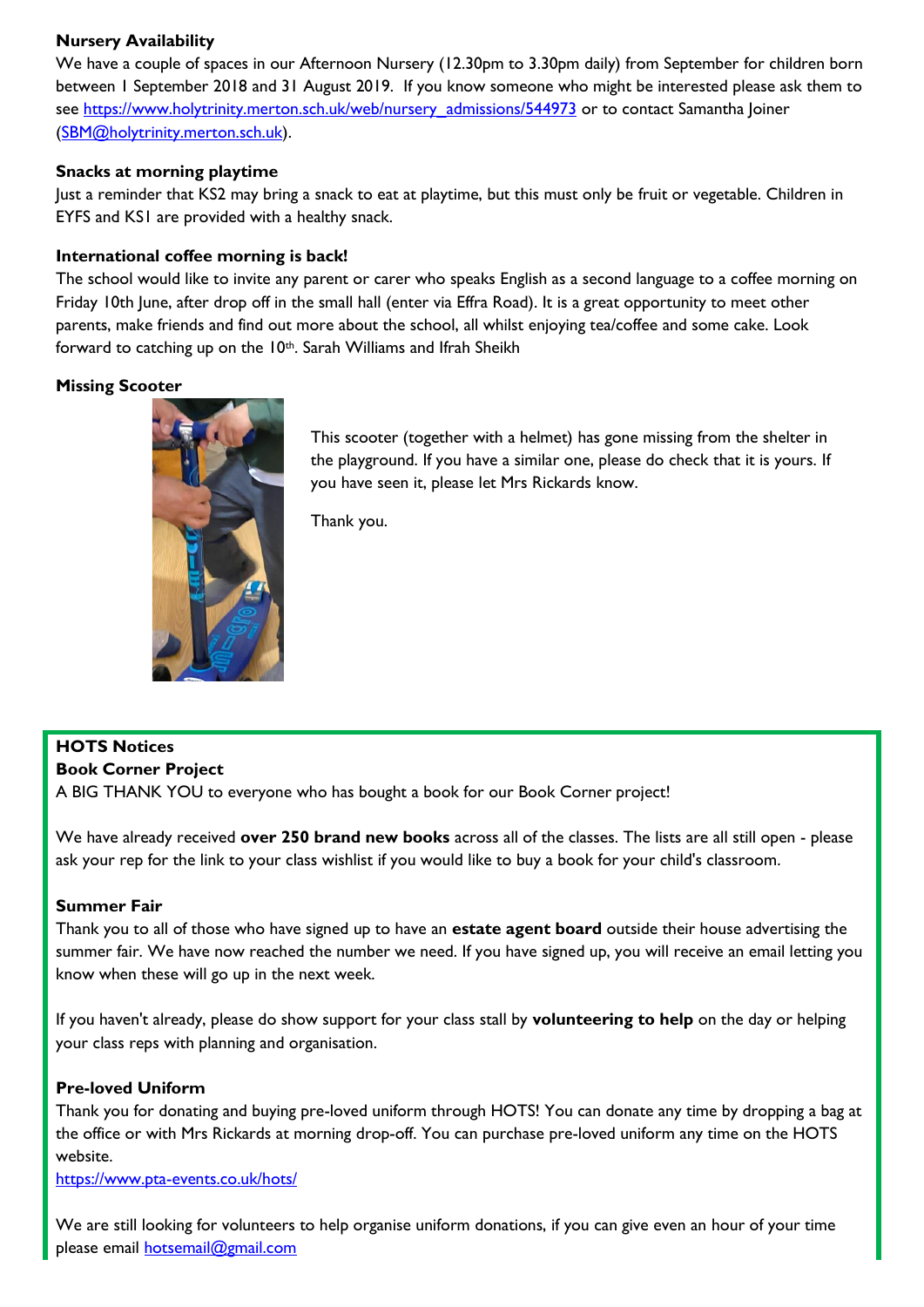Surplus donations we collect are donated to children in the Kibera slum in Africa. Please see attached a phot of some of the children who have gratefully received some uniform from HT! Thank you!



### **E-Book Collections**

Merton libraries have some new children's collections on their eBook platform that you might be interested in: Queen's Jubilee Collection:

[https://tlc.overdrive.com/library/youth/collection/1334565](https://urldefense.com/v3/__https:/tlc.overdrive.com/library/youth/collection/1334565__;!!MOeJA3Fs6wML0Q!X4iYRd0dgjQPbaEgWCUPYDKXIAjAck2NLDQesrexyN9nkVVO1jh-bQbxWieDO1fY9GUc6u8$)

World Environment Day (5th June): [https://tlc.overdrive.com/library/youth/collection/1334567](https://urldefense.com/v3/__https:/tlc.overdrive.com/library/youth/collection/1334567__;!!MOeJA3Fs6wML0Q!X4iYRd0dgjQPbaEgWCUPYDKXIAjAck2NLDQesrexyN9nkVVO1jh-bQbxWieDO1fYFdj4avw$)

Empathy Day (9th June): [https://tlc.overdrive.com/library/youth/collection/1334566](https://urldefense.com/v3/__https:/tlc.overdrive.com/library/youth/collection/1334566__;!!MOeJA3Fs6wML0Q!X4iYRd0dgjQPbaEgWCUPYDKXIAjAck2NLDQesrexyN9nkVVO1jh-bQbxWieDO1fYh4ApdXo$) [https://www.empathylab.uk/empathy-day-2022](https://urldefense.com/v3/__https:/www.empathylab.uk/empathy-day-2022__;!!MOeJA3Fs6wML0Q!X4iYRd0dgjQPbaEgWCUPYDKXIAjAck2NLDQesrexyN9nkVVO1jh-bQbxWieDO1fYSJH-Y1s$)

Children can access the online platform with their library card and pin.

## **Special Polka Theatre Offer**

We are one of the Polka's key schools. To thank us for our ongoing support and to celebrate Jubilee week, they would love to offer all of our pupils and their families £10 tickets on their best seats for any *[Snow](https://polkatheatre.com/event/snow-white/)  [White](https://polkatheatre.com/event/snow-white/)* performances over half term.

Do use the code **SNOW10** when you are purchasing your tickets online or at our box office. This code is case sensitive!

#### **Attached items:**

• Petit Kids Summer Camp

## **Term dates 2021-2022**

#### **Summer Term 2022**

- First day: Tuesday 19 April 2022
- Last day: Friday 22 July 2022
- Half term: Monday 30 May to Friday 3 June 2022

(INSETs Monday  $6$ <sup>th</sup> June and Friday 22<sup>nd</sup> July, so children end Thursday 21<sup>st</sup> July)

**Term Dates 2022-2023 Autumn Term 2022**